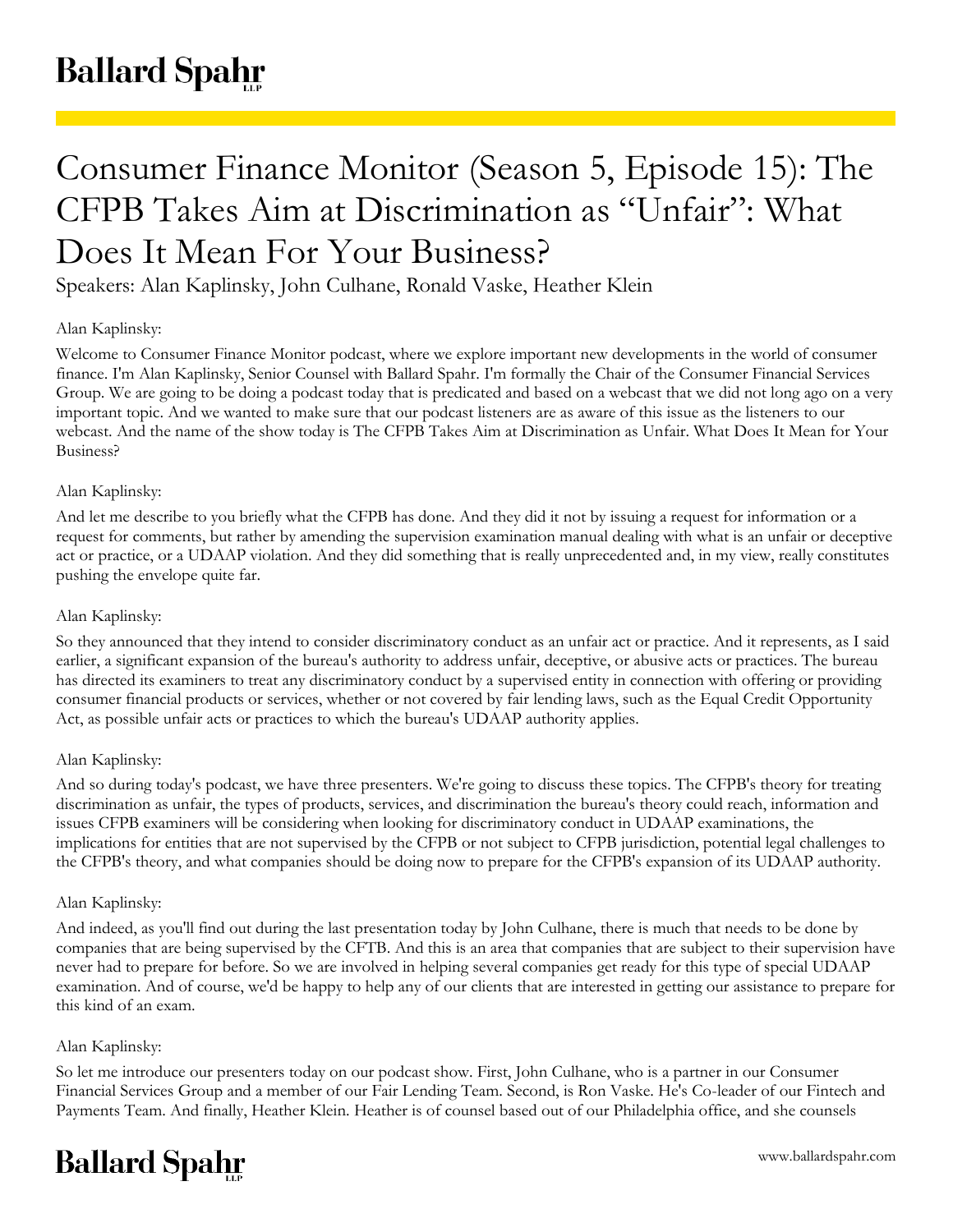financial services clients on a wide range of consumer financial services issues. So without further ado, let me now turn our show over to Ron Vaske.

#### Ron Vaske:

Thanks, Alan. First, I want to talk about where did this come from? And it really, it seemed to come out of nowhere. But if we look back over the past couple of years, this maybe shouldn't be so much of a surprise. In 2020, as an FTC commissioner, Director Chopra gave a concurring opinion in a ECOA matter against Liberty Chevrolet. And in that case, he argued for how UDAAP and unfairness could be applied to achieve the same result. After that, last year, there was a white paper that was published by the Student Borrower Protection Center. It may have largely gone unnoticed, but it really basis its analysis on Chopra's theory and sites Chopra extensively and really lays out how UDAAP and unfairness can be used to apply to discrimination cases that otherwise might not be covered under typical discrimination laws.

#### Ron Vaske:

So how does the bureau justify it? How do they say that discrimination is unfair? Well, under the Dodd- Frank Act and under section 5(n) of the FTC Act, the statutes clearly define what is unfair. First, it has to be, it's a three-part test, it has to be something that causes a substantial injury to consumers, has to be something that is not reasonably avoidable by consumers and is not outweighed by countervailing benefits to consumers or competition. We'll talk quickly about each of those three.

#### Ron Vaske:

What is a substantial injury? Well, typically it means monetary harm, such as higher fees. However, with respect to discrimination, the bureau added to the exam manual a couple of examples that apply more neatly to illegal discrimination. It could also mean opportunity costs associated with the inability to obtain a financial service. If you can't get the service because of your race, for example, you will have costs that apply because you didn't get that service. In addition, the exam manual now, the addition to the exam manual talks about it in the case of discrimination that it could even be, substantial injury could be emotional impacts or dignitary harms that would contribute to a substantial injury.

#### Ron Vaske:

Second, not reasonably avoidable by consumers. Longstanding FTC definition that's adopted by the CFPB in the exam manual goes through what that means. And the bottom line of what it really means is that it effectively makes it difficult, or it hinders the consumer's ability to make a decision on whether to obtain or use the product or service. The exam manual updated, with respect to discrimination, talks about it in the context of there must be no practical means to avoid it and the actions the consumer is expected to take must be reasonable. And then it goes on to talk about typically consumers cannot avoid the harms of discrimination. So it fits into the second part of the three-part test in that way.

#### Ron Vaske:

The third part, not outweighed by countervailing benefits to consumers or competition. They didn't make any changes to the exam manual to explain this in how it applies in the context of unfair discrimination. But it's probably intuitive that if the discrimination really is based on a protected class, that there really couldn't be any benefit to consumers or competition. If it is, in effect, based on or used for a purpose that would not be discriminatory, a valid business purpose, then it would be, under this theory, still unfair if a different practice could achieve the same result that didn't have the disparate impact on a discriminatory basis.

#### Ron Vaske:

So what types of products and services are potentially reached by this that aren't already reached under existing law, such as the Equal Credit Opportunity Act or the Fair Housing Act? It's basically everything. It's deposits, it's funds transmission, it's debt collection, check cashing, anything you can think of that might fit into the realm of consumer financial services or the practices related to those.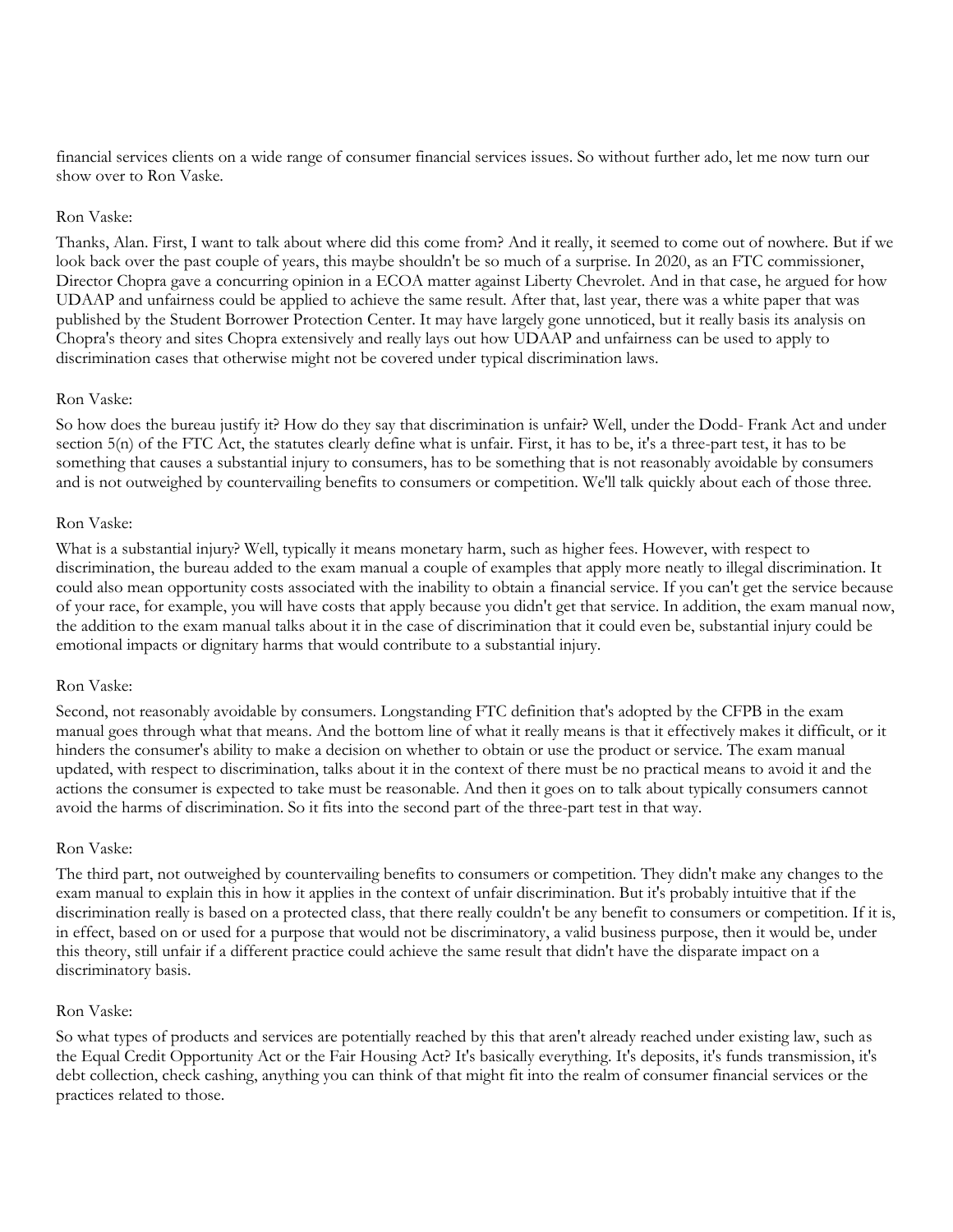#### Ron Vaske:

It also applies in the context of credit where the ECOA or the FHA might not completely cover the field. For example, the Equal Credit Opportunity Act is limited to discrimination against applicants and prospective applicants. And there's authority out there to suggest that the ECOA would not apply to prescreening, for example, because the subjects of the prescreen are not applicants or perspective applicants. Similarly, the ECOA only applies to discrimination by creditors. However, there are other parties that may have a substantial effect on the credit decision, such as the signees of a loan who would establish criteria for what loans they would be willing to purchase.

# Ron Vaske:

In addition, the Civil Rights Act of 1964 already prohibits discrimination in contracting generally. That would apply to credit products and noncredit products. But through interpretation, that's been determined it only applies to intentional discrimination and the categories of protected classes are much fewer. In addition, the Civil Rights Act of 1964 is not something that the bureau or the agencies have authority to enforce.

#### Ron Vaske:

Other limitations under existing law. As I mentioned, each of these existing laws specifically applies to a scope of persons who fit into a protected class. All of them prohibit discrimination on the basis of race, national origin, religion, and sex. But FHA, Fair Housing Act, for example, prohibits on the basis of disability and familial status. But the Equal Credit Opportunity Act does not. Equal Credit Opportunity Act, on the other hand, prohibits discrimination on the basis of race or of age, receipt of public assistance, and marital status. But the Fair Housing Act does not. Under the unfairness theory, could potentially apply to all recognized protected classes. That's the argument that's made in the white paper I mentioned earlier, that it should apply to any class that's been identified in any existing law.

# Ron Vaske:

Perhaps the biggest concern or the biggest change that results from this update to the exam manual is that the discrimination here would not have to be intentional discrimination. It would apply in the context of disparate impact, which is an ECOA or Fair Housing Act theory or discrimination law theory. And it means that it applies to a facially neutral policy or practice that results in disproportionately adverse effects on members of a protected class. So no intent required. It's based on how the outcome is with respect to the policy. How would this apply in the real world?

#### Ron Vaske:

Well, the white paper gives a couple examples. Talks about reverse redlining, and that would be a practice where an unfair product was targeted at a protected class, or it has a disproportionately adverse effect on the protected class. Another example they cited was account opening policies that have disproportionately adverse effect on a protected class. The policy may apply universally to everyone, but members of a protected class may be differently affected or there's statistical evidence to suggest that the result that is achieved by application to the protected class is more adverse.

# Ron Vaske:

Finally, another example that they cite are dispute policies. In particular, in the white paper, they talk about it in the context of credit reporting. But it could apply to any kind of dispute that you might have that might have a disproportionately adverse effect on a protected class. Again, policy could be neutral and apply to all customers, but it may have a more adverse effect on members of the protected class.

# Ron Vaske:

I'll turn it over to Heather and she will continue with talking about examination procedures and what you should do to prepare.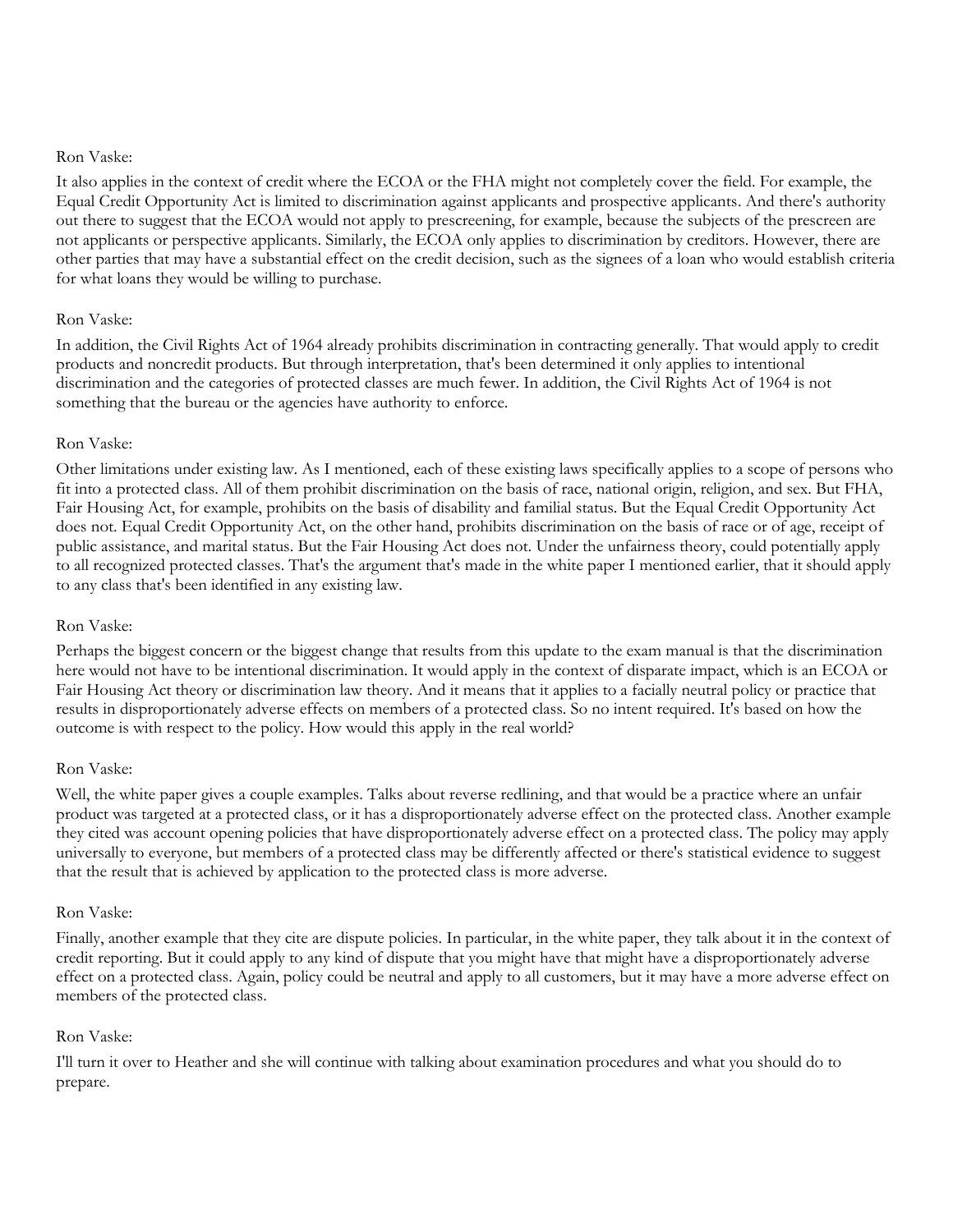Hello, everybody. Nice to be with you today. So let's chat about the additional headache that this is causing for you if you are an in-house fair lending lawyer or a compliance officer or anybody else who now has a responsibility with getting your organization ready to base off in a UDAAP exam that now is supplemented by these additional discrimination aspects.

# Heather Klein:

So what I'm hoping to do in the next five or 10 minutes is walk through the updates to the exam manual, the updates to the UDAAP exam procedures specifically, and give you some examples based on the fair lending exams that we've participated in, examples about what this could look like outside of the fair lending context and in a broader context because we expect that the CFPB's playbook is going to come largely from its fair lending exams that it has done, because the additions to the UDAAP exam procedures read like a fair lending exam but outside of a specific fair lending context and in a broader discrimination context.

# Heather Klein:

So just to start off, at a high level, how does the CFPB describe its updates to the procedure? So if you go on their website and click on their little summary, they highlight three areas that they focused on in the update. One being the practices themselves. So the examiners are directed to evaluate discriminatory practices as potential unfair practices. Secondly, they're not only interested in the practices but on the decision-making processes that get an entity to the practices or to the various customer outcomes. And then thirdly, the examiners are going to be looking at the safeguards to prevent discrimination, so monitoring, auditing, what kind of corrective actions are being taken. So we'll get into these in more detail.

# Heather Klein:

So the first kind of discreet category that was amended in this new release of the UDAAP exam procedures was what are examiners going to be requesting when they start off an exam, and what are they looking at? And so there were two main additions here. One being documents regarding the use of models, algorithms, and decision-making processes used in connection with consumer financial products and services. So this is interesting, right? Because you usually see models and algorithms in relation to a fair lending exam, but now they are porting this over into an unfairness review and really looking more broadly at models and algorithms outside of the pure fair lending context.

# Heather Klein:

They're also going to be requesting more information on customer demographic information that an entity collects, retains, or uses. And that could include how products and services are used by different demographics, what the fee revenue is, the different revenue sources, what the costs are to the extent that an organization is classifying those based on customer demographics, or even if the system does it without people at the organization really being aware that the system is doing it, the CFPB is going to be asking for that information. They will also be asking for demographic research or analysis related to marketing or advertising, which, of course, organizations conduct in the course of evaluating the efficacy of where their dollars are going for marketing and advertising campaigns, and so all of these are going to be brought into this updated UDAAP exam.

# Heather Klein:

So for example, in some of the fair landing exams that we've been a part of, the requests have included does your organization maintain information on an account level or a product level about characteristics of customers, including all the protected characteristics, so race, ethnicity, sex, marital status, religion, national origin, whether the customer receives income from public assistance programs, what the customer's age and date of birth is? So to the extent that your organization's system is capturing any of those categories, that will be part of a data set that the CFPB would be asking for.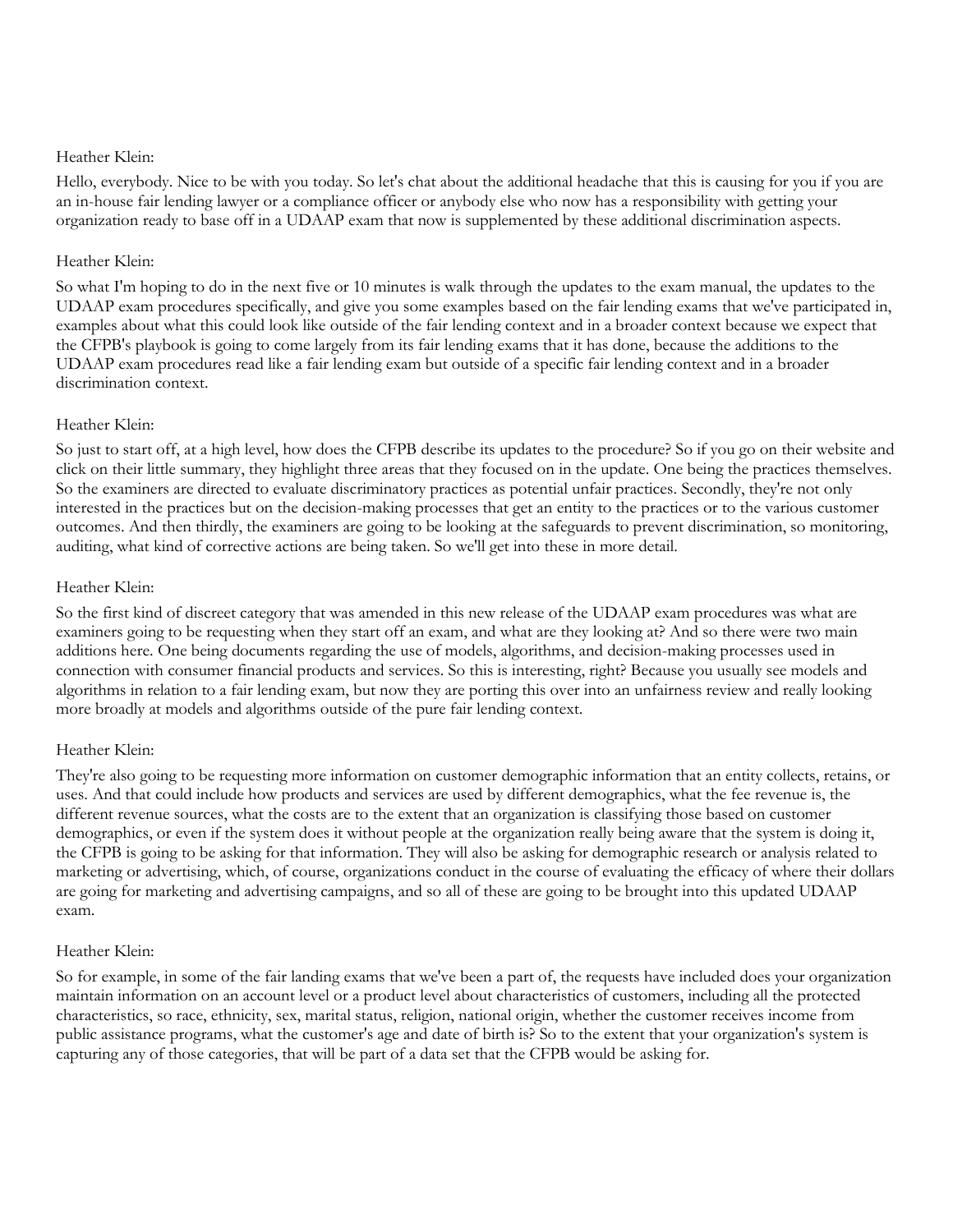In addition, does the organization collect any visual information about a customer, like a driver's license or a photo ID? Where is that stored on the system, and how is that used? Additionally, like on the marketing context, for instance, does the entity target market to particular populations that would directly or indirectly be protected classes, and what's the reason for the organization targeting in that fashion providing sample of ads?

#### Heather Klein:

So those are all going to be considered as part of whether there is discrimination and whether it meets the unfairness test.

#### Heather Klein:

The second key piece of the update to the exam manual comes in the section of what examiners are going to be reviewing in policies and procedures and customer complaints, in statistical and management reports and internal/external audit reports, and in their conversations with management. And so some of the highlights of the updates include not only are policies, procedures, and processes whether they are evaluated for discrimination prior to being rolled out, but also is that evaluation done again before they're modified? And are policies, procedures, and processes monitored for discrimination specifically? And then beyond that, targeting the substance of the organization's products, do they target or exclude consumers or offer different terms and conditions in a discriminatory manner?

#### Heather Klein:

So for example, the CFPB might ask the organization to provide summaries, memoranda, reports, analyses, et cetera, et cetera of reviews conducted by the entity into various policies, procedures, processes. Furthermore, they'll have the entity describe or provide policies, procedures, practices that differ based on a protected class, or something that would be correlated perhaps with a protected class, geography, race, religion, national origin, sex, marital status, age, receipt of public assistance income, et cetera.

#### Heather Klein:

And then not only looking at do the policies, procedures, and processes differ based on those protected classes, but are there any policies or procedures that contain facially neutral criteria that could have a negative impact on a protected basis? So you're seeing here both the two theories of under fair lending. And we think that would be likewise ported over into this kind of an exam. So for instance, in the marketing context, do outreach policies vary by geography?

#### Heather Klein:

And then talking more about the internal controls aspect of this, which is going to be a focus of these kinds of exams, the CFPB will be asking to see controls that review, test, and monitor decision- making processes for UDAAP concerns, including discrimination and whether the organization upon getting the results of these tests and audits, whether it takes corrective action or otherwise acts to mitigate a risk. So to the extent that your organization is not currently auditing all of its processes, procedures, and processes with this discrimination lens in mind, that would be a thing to look at across your organization and to see if there are ways to supplement your existing controls with the CFPB's new guidance in mind.

#### Heather Klein:

So for instance, in fair lending exams that we've been a part of, the CFPB has asked for the entity to identify software or databases that are used to monitor, for instance, servicers, and then just asking the entity to describe how it relies on the software to monitor for discrimination compliance among servicers. So that would be an example. Another example would be the CFPB would ask an entity to list and describe corrective measures relating to discrimination that were taken as a result of the entity's audits, monitoring, et cetera. So they're going to be digging deep there.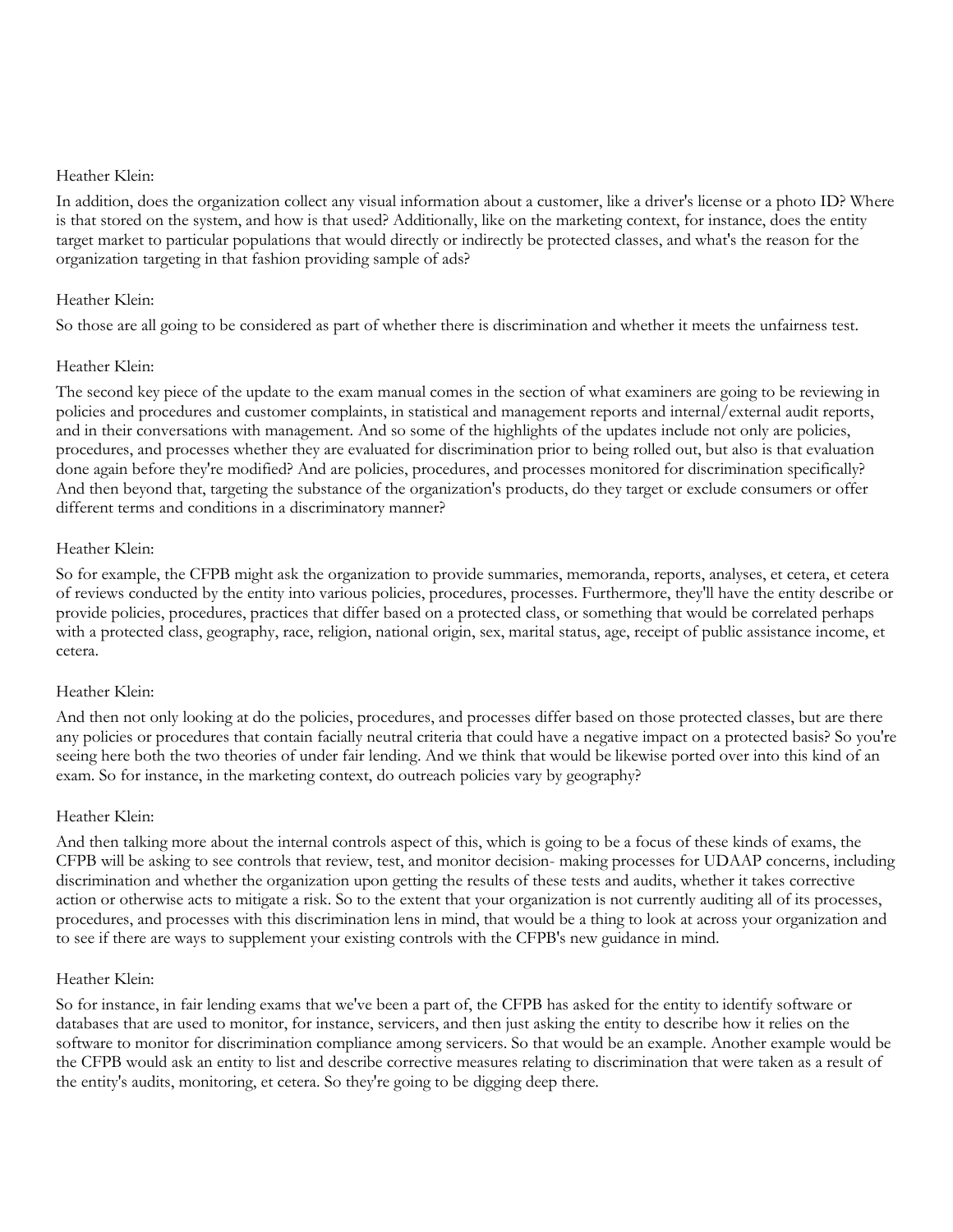And then the last thing I want to talk about in this respect focuses on the customer service personnel who are the frontline interacting with your customers and what training they receive to prevent discrimination. You know, this is common among our larger clients, that they are training up their customer service personnel on non-discrimination laws. Hopefully, there has also been an effort over the past few years to supplement that training to educate customer service personnel and how they handle interactions with customers who have limited English proficiency. Because as you might recall, two Januarys ago, January 2021, the bureau released guidance on LAP customers. So really crucial to make sure that the training in place is effective there.

# Heather Klein:

And not only the training itself, but I would add that the CFPB would be asking for completion records, the schedule of training, the percentage of customer service personnel who completed the training, what their scores were. So it's not only the training itself, but the processes around training, which hopefully should not surprise you because these are kind of core elements of what CFPB looks at when they look at training.

# Heather Klein:

Okay. So before I pass this off to John Culhane is to talk through a bit more about what examiners will be looked at when they are scrutinizing the customer files and the data. And I want to give you a few examples here. They will look at whether an entity varies its product offerings by customer demographics. So a low-hanging fruit here would be are different products or services or different terms offered to a customer if they are located in, for instance, the U.S. Virgin islands, Puerto Rico, or another U.S. territory, or similarly, are there different terms offered based on a geography that's within the continental United States?

## Heather Klein:

Additionally, taking a look at exceptions that are offered to customers and, for instance, if you're waiving a fee or if you're providing a premium customer service to individuals who have certain level of product from you, is that going to be disadvantaging in a discriminatory way customers who are not receiving that same assistance or not receiving the same ability to obtain exceptions, such as fee waivers or the like?

# Heather Klein:

Discriminatory targeted advertising or marketing has been an issue that's been percolating for a few years, especially in digital marketing with different algorithms that Facebook or Google or other digital platforms have used, and so those platforms have been evaluating their own targeted marketing. And it's certainly been an issue among fair lending teams at depository institutions as well as, hopefully, some of the larger non-depository institutions. So this is going to become, I think, an even greater issue now that the bureau is expanding its, purporting to expand its authority in the enforcement and supervision of discrimination issues.

#### Heather Klein:

In addition, decision-making processes, ineligibility determinations, underwriting, pricing, servicing, or collections, that might result in discrimination. Going back even four or five years, the CFPB was starting to push on this, and perhaps even before this. But four or five years ago, one of our clients received an exam request in which the CFPB was trying to get at fair lending issues with servicing and collections in terms how, and the CFPB was asking questions such as how are repayment options offered to borrowers? What are the criteria the borrower, excuse me, the white paper by Rome and Colfax gave as an example, whether different settlement offers are going to be made available based on where a customer lives on a theory that a borrower who lives in a certain Census tract with a certain, or, borrower who has a certain income level will be likely or unlikely to be negotiating to settle their debt.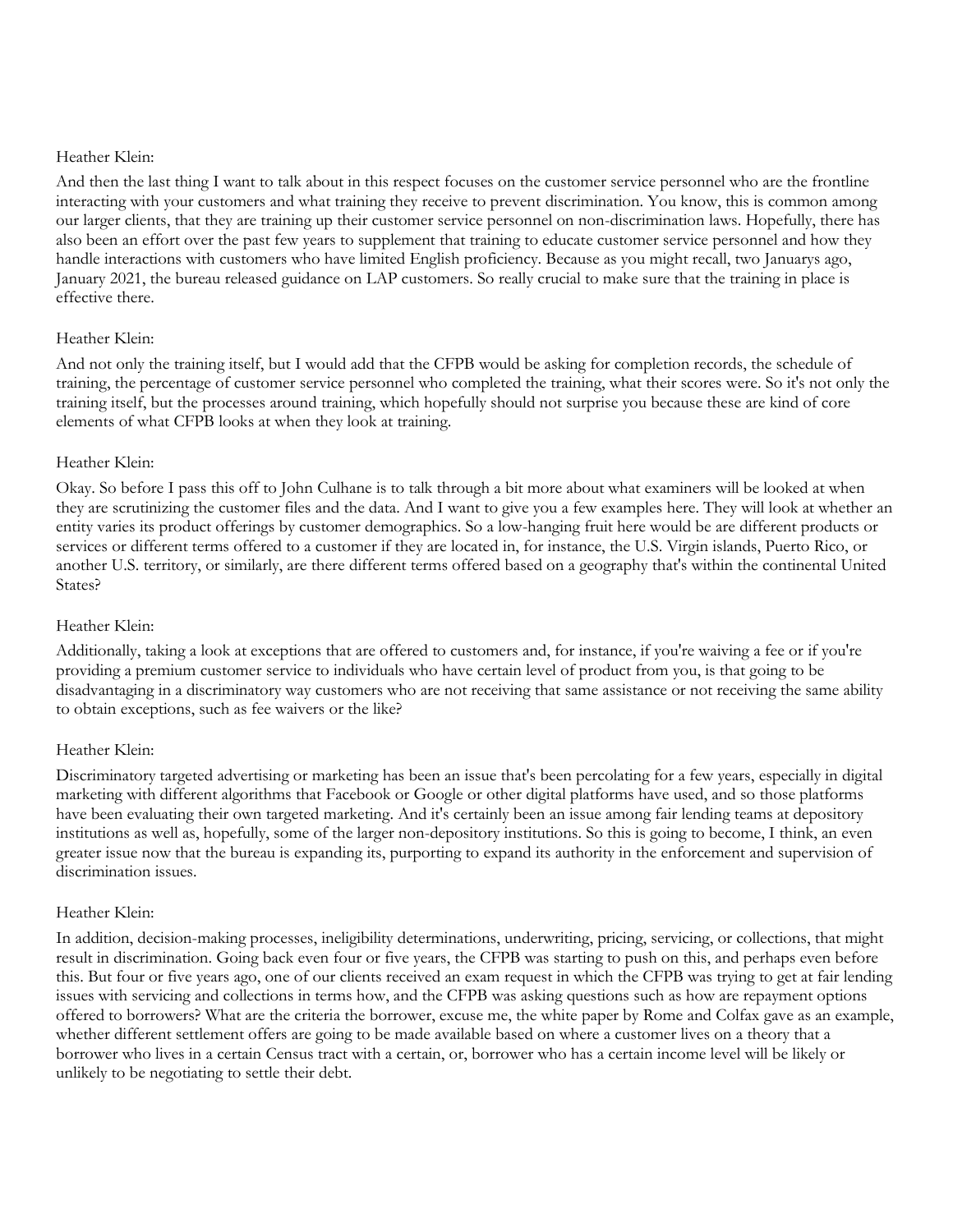In addition, we're aware that at least one state regulator, I believe, is looking at collections, and I'm blanking a little bit on the terminology here, but the collections, the methodology and the algorithms for how often a customer is called and the like, different collection strategies. So the CFPB is giving itself additional authority, additional tools to be asking those questions of the servicing and collections operations.

## Heather Klein:

We talked a few minutes ago about corrective action and risk mitigation. So that's going to be a focus as the CFPB looks at customer data. If they're seeing trends, they're going to be asking, okay, so if your audit saw a trend here, when you looked at this data, what kind of corrective action did you as the organization take?

# Heather Klein:

So this is, depending on how you look at it, a huge headache or a lot of fun, depending on your level of enthusiasm. Certainly, a huge opportunity for in-house legal and compliance departments to train up their colleagues and to perhaps advocate for additional resources for their departments because this is certainly an expansion of the bureau's authority. And it's really going to take, I think, a lot of effort if you're an in-house compliance officer or lawyer. It's going to necessitate a higher level of diligence perhaps, depending on your existing level of diligence, but perhaps a higher level of diligence and communication with your business counterparts to make sure that everybody is rowing in the same direction here.

#### Heather Klein:

I will stop there and we'll hand you over to John Culhane.

#### John Culhane:

Thanks, Heather. I'm going to editorialize a little bit, and then I'm going to talk about the implications for entities that operate outside of the supervision of the CFPB or maybe outside of the reach of the CFPB. I'll talk about what seem to be the likely bases for legal challenges to this action. And then I'll conclude by talking about what to do, and a lot of what I'll say about what to do will echo what Heather has just said, probably in more detail than I'll have time to cover.

# John Culhane:

But I want to start with a little bit of history here. Unfairness has a bit of a sorted past in the legal community. And Rohit seems to be determined to resurrect that sorted past. In that sorted past, which is housed at the FTC, the FTC basically focused tremendously on whether a practice offended its notion or the commissioner's notions of public policy and only later did that evolve to the standards that we see today.

#### John Culhane:

But remember, that the FTC Act has had unfairness in it since 1938. And you would think if unfairness really was as broad as it's being purported to be now, there wouldn't have been any need to enact the Fair Housing Act in 1968. There might not have been any need to enact the Equal Credit Opportunity Act in 1974. We could just rely on assertions of unfairness. And in fact, as I mentioned, the FTC had a history here of really asserting broadly that unfairness reached into all segments of the economy. Some of you who are my age or maybe a little younger may recall that at one time the FTC asserted that it could rely on its unfairness authority to ban all advertising to children. Likewise, Chairman Michael Pertschuk asserted that the FTC could rely on that authority to go after the employment of illegal aliens. Probably today, that wouldn't be the case, but it was certainly a broad stretch.

# John Culhane:

Punish tax cheats. That was another action that Commissioner Pertschuk asserted the FTC could undertake. And in the early days of environmentalism, Commissioner Pertschuk asserted that unfairness would allow the FTC to go after polluters.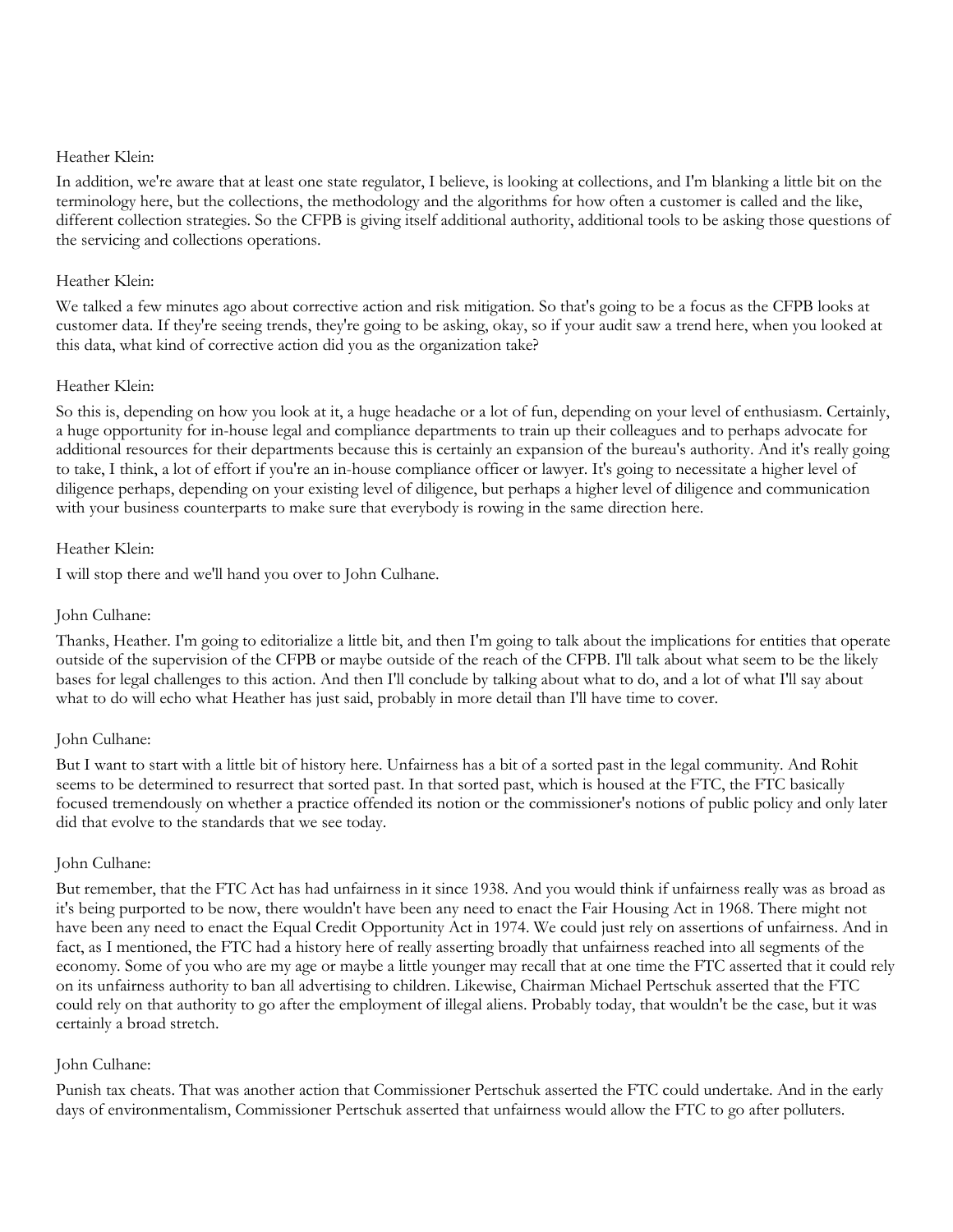Basically, almost unfettered, unlimited authority which resulted in congressional action reining in the FCT, both limiting its funding, which unfortunately can't happen with the CFBB, but also then amending the FTC Act and changing the standards of unfairness to what we see today.

## John Culhane:

Now, what is this presage outside of the CFPB realm? Ron talked a little bit about the FTC. I'm going to talk a little bit about it as well and a little bit more about what's been going on there. And obviously, the question here is how much traction is this notion going to get outside of the CFPB? What's going to happen for non-depositories and other entities subject to the jurisdiction of the Federal Trade Commission?

#### John Culhane:

Ron mentioned the concurring statement of Commissioner Chopra in the FTC's Liberty Chevrolet case, where he went out of his way to basically start staking out the turf for this position. That was followed in somewhat short order by an FTC business blog post by a member of the FTC's Bureau of Consumer Protection about algorithmic decision-making, and this is really where a lot of the action has been, a lot of the concerns have been expressed, asserting that the FTC could use its unfairness authority to go after decisions made by artificial intelligence models that had a discriminatory effect. And Commissioner Chopra referred to that as well.

#### John Culhane:

The examples that seem to be trotted out pretty regularly have to do with ridesharing models that had the effect of discriminating against women, other algorithms, including ones in the health industry and ones involving the allocation of resources for COVID-19 that were later determined to have a racial bent and not operate fairly.

# John Culhane:

But the FTC hasn't really jumped into the pool here. Unlike the CFPB, it's just stuck its toe in the water. At the end of the year, the FTC issued a notice in its fall 2021 regulatory agenda about possible action under section 18 of the FTC Act. That's the section that allows the FTC to regulate unfair practices comparable to a provision in Dodd-Frank. So they're going very slowly. They have not signaled that they will be taking actions anywhere nearly as broad as those that are now going to be undertaken by the CFPB, instead a much more measured, much more modest approach.

# John Culhane:

What does this mean for financial institutions that are supervised by the bank regulatory agencies and maybe fall outside of the jurisdiction of the CFPB? Well, obviously, this is all pretty new. So there haven't been any public pronouncements to date. None of the bank regulatory agencies, the FDIC, the OCC, and the Federal Reserve, have reached out and embraced this notion that unfairness is equivalent to discrimination.

#### John Culhane:

What we do have is the interagency guidance from 2014 when the Credit Practices Rule disappeared in which the agency said that their unfairness authority derives both from section five of the FTC Act and from sections 1031 and 1036 of Dodd-Frank. Up to this point, virtually all of the statements about unfairness made by the bank regulatory agencies had simply focused on section five of the FTC Act, in part because that's all there was. But none of the agencies have proposed to revise their examination manuals, their compliance guides, to take anywhere near this kind of action.

#### John Culhane:

In fact, they remain where they were prior to the CFPB announcement, distinguishing pretty clearly between unfair, deceptive, and abusive acts and practices and discrimination. Will they follow the FTC, or will they follow the CFPB? Obviously, it's too early to tell, but my thinking at this point is they're probably going to proceed slowly and they'll be more likely to follow the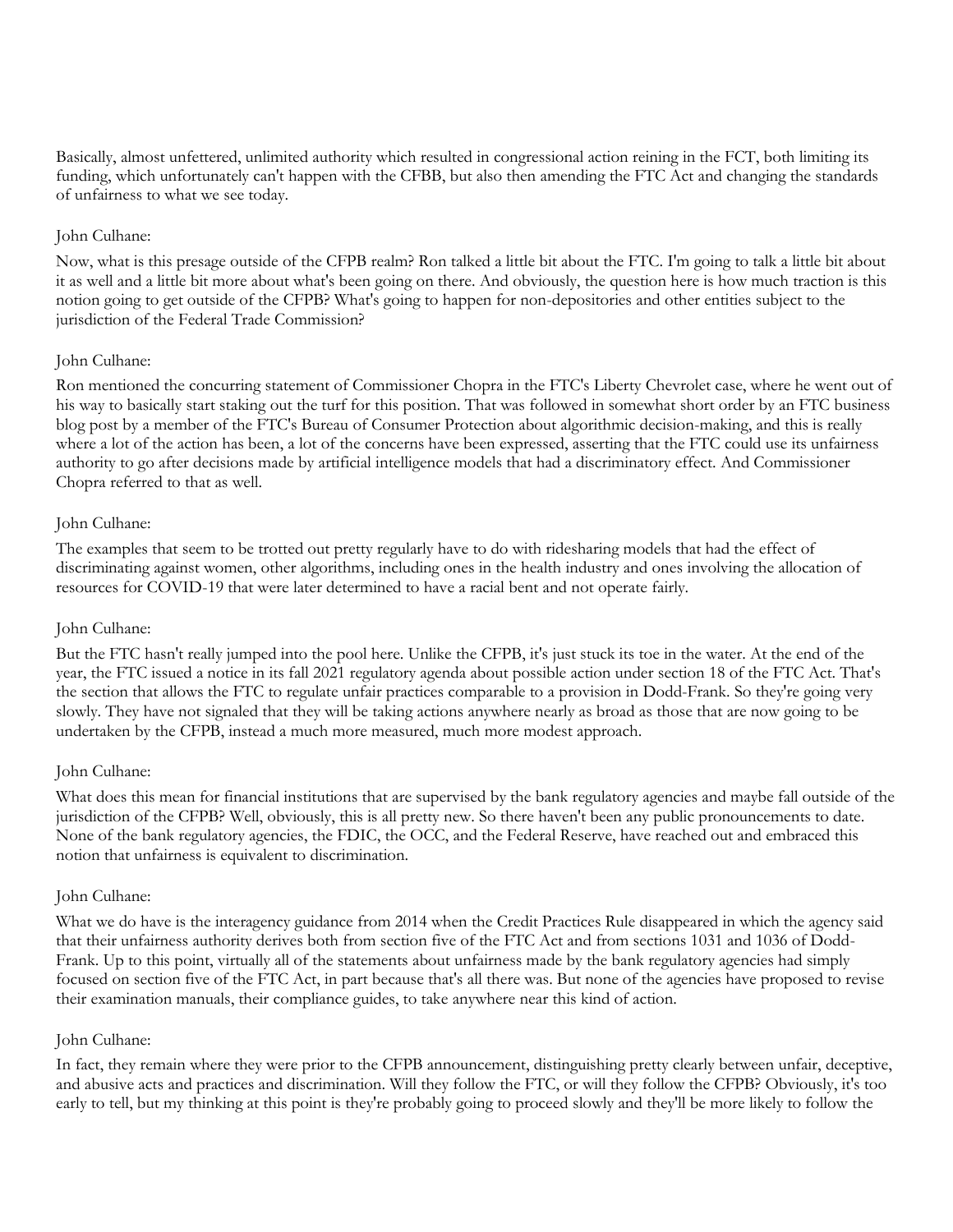cautious approach of the FTC. Now, that may depend in part on what the CFPB does, but I think they'll be considerably behind the CFPB.

#### John Culhane:

What about entities that are outside of the reach of the CFPB and are only subject to state mini FTC Acts? Those are acts that are similar to the Federal Trade Commission Act that as a matter of state law prohibit unfair or deceptive acts or practices and in some cases abusive practices. Again, we're sort of in the same position here that we are for depository institutions not subject to the jurisdiction of the CFPB. There's not been any great rush to embrace the position taken by the CFPB, although, obviously, all of this is pretty recent. What we do know are that many of these statutes in their text and many courts interpreting these statutes have been influenced but not necessarily bound by the FTC's interpretation of the FTC Act. So there's at least some possibility that the FTC's cautious approach may be reflected here as well rather than the more aggressive approach that the CFPB has put forth.

#### John Culhane:

Now, there is at least some prior history of cases upholding assertions that these state acts reach marketing, targeting protected or particularly vulnerable groups. There's not a lot of case law in this area, but that's really focused on disparate treatment, which on fairness, I think, aligns somewhat better to than disparate impact. And in that regard, there's a case in Illinois, Fairman versus Schaumburg Toyota, sort of a classic dealer upcharge case with lots of truth and lending issues that were prevalent at the time because it goes back to 1996. But in that case, there was an assertion that the discriminatory targeting of African Americans and Hispanic Americans constituted an unfair or deceptive practice under the Illinois Consumer Fraud Act. And the court denied a motion to dismiss and allowed that claim to go forward. That's probably the lead case out there. It's certainly the one that we see cited a lot. But there's not much more at this point. And certainly, no panoply of cases embracing disparate impact as part of unfairness.

# John Culhane:

So what does this mean? What's the likelihood of legal challenges to the CFPB, and how might those challenges be based? My guess is not withstanding the really expansive language that we see in the exam manual and the really broad statements made by Director Chopra, we're probably going to see fairly careful and fairly measured engagement with this issue. And we're probably going to see it in the kinds of products that have already been singled out. We're not going to see, at this point, the CFPB creating new broad classes of protected groups. We're not going to see the CFPB unwind special purpose credit programs. We're not going to see the CFPB assert that everybody is entitled to the rate relief provided under the Service Members Civil Relief Act.

# John Culhane:

I think we're going to see a much more measured approach. We'll see entities written up in exam reports so that that can be cited in the next supervisory highlights. Maybe if there's an egregious case involving one of the areas where the CFPB is more focused and an institution that the CFPB assesses is not going to take it on, we'll see a consent order or consent orders.

#### John Culhane:

But that doesn't mean that the CFPB really is acting within its authority here. Our view is that this is just a gross misinterpretation of the Dodd-Frank Act. In fact, the plain text of the Dodd-Frank Act makes clear that these terms aren't synonymous. The bureau's directive about how to proceed in section 1021 is pretty clear on that point. It's directed to act to ensure that consumers are protected from two separate categories of conduct, unfair, deceptive, or abusive acts and practices, and discrimination. Those are not equated. They're very different.

#### John Culhane: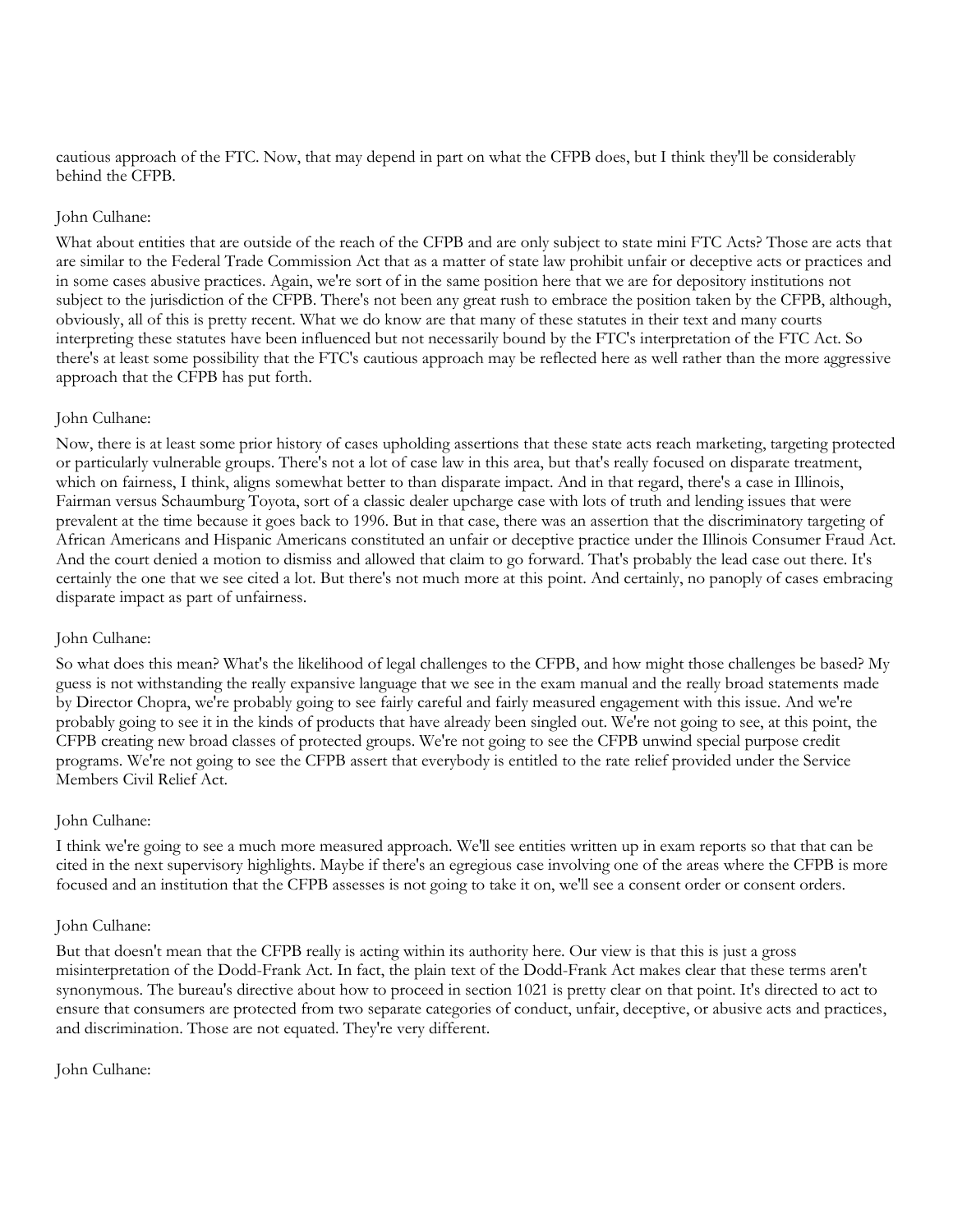And if you look at the most recent Supreme Court pronouncement about how we determine whether a statute encompasses disparate impact claims, the Inclusive Communities case, there's just no basis for comparison. The Dodd-Frank Act is not an anti-discrimination act, not an anti-discrimination statute like the Fair Housing Act. It doesn't use disparate impact language. It has no protected classes or prohibited bases. There's no legislative history suggesting that the CFPB was stood up to use its unfairness authority to stamp out discrimination in noncredit areas. There's no body of federal appellate court decisions upholding that kind of an aggressive interpretation. There's just simply nothing comparable to what we saw in the Inclusive Communities case analyzing the Fair Housing Act.

#### John Culhane:

I don't think that's the limit here. I think there's ample grounds for challenging what the CFPB has done as illegitimate, improper legislative rulemaking. Now, obviously, the CFPB has been very careful here. They haven't issued a policy statement or bulletin. They haven't gone that route. What they've done is they've seeded the exam manual with statements about how to look for unfair practices that would be discriminatory practices. I don't think that's enough. It is the case that this is an area where drawing lines, finding the distinctions between things that are more interpretive in nature and things that are legislative or substantive in nature and subject to notice-and-comment rulemaking is in an off-quoted phrase enshrouded in considerable fog.

#### John Culhane:

But there's a lot of things that the CFPB has done here that signal legislative rulemaking. The directions in the exam manual seem to be clearly amending Dodd-Frank, particularly given the press release. The provisions of the exam manual don't seem to be affording significant discretion to examiners with regard to whether practices that are unfair are discriminatory or practices that are discriminatory are unfair. The provisions of the exam manual are really drafted to lay out the bases for supervisory and/or enforcement action. And kind of the reservation to make fact-based individualized determinations when it appears in the exam manual, it seems somewhat superficial to me and more of a facade given the press release and the aggressive remarks of Director Chopra.

# John Culhane:

Now, it's always a crapshoot when you sue asserting that an agency should have engaged in legislative rulemaking. But I do think there's a basis for that here. Certainly, in another context, if we were in a slightly different era, there's enough action here that this would be a rule for purposes of the Congressional Review Act. And there would be the possibility of overturning it on that basis as happened with the CFPB's approach to disparate impact in auto dealer finance. But that's not the world we're living in. That's not the situation now. That's just not going to happen.

# John Culhane:

So what should you do to prepare besides wishing that you had gotten into another line of business other than consumer financial services? Well, Heather went through this in quite a bit of detail as did Ron. The activities or products that are likely to draw attention right off the bat, right out of the shoot are the marketing of non-mortgage credit products, targeted marketing, as Heather indicated and as Ron mentioned. If you're engaging in targeted marketing, you want to look at your practices there.

#### John Culhane:

The SBPC report devoted a lot of time and effort to attacking what is sometimes referred to as credit adjacent products, income share agreements, noncredit products offered to students. If you're involved in those kinds of products, I think you have to expect they will be the subject of fairly intense scrutiny. And the terms and conditions of noncredit products and services. Obviously, one thing that the CFPB is going to be looking at, because it's one thing they pulled out for attention, is the offering of checking accounts. Rohit Chopra seems to have convinced himself that financial institutions around the country are denying checking accounts to individuals based on their race or based on their religion.